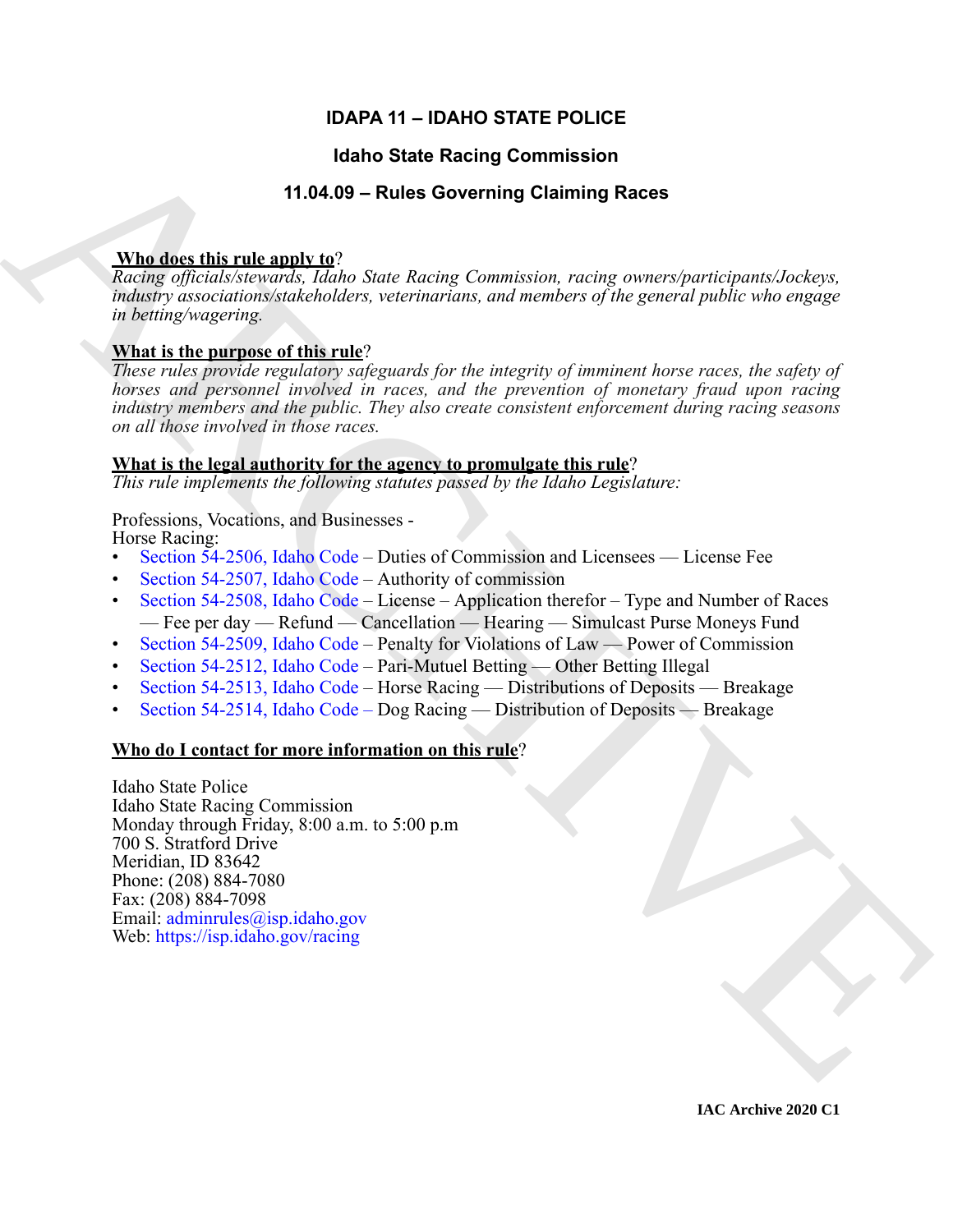# **Table of Contents**

# 11.04.09 - Rules Governing Claiming Races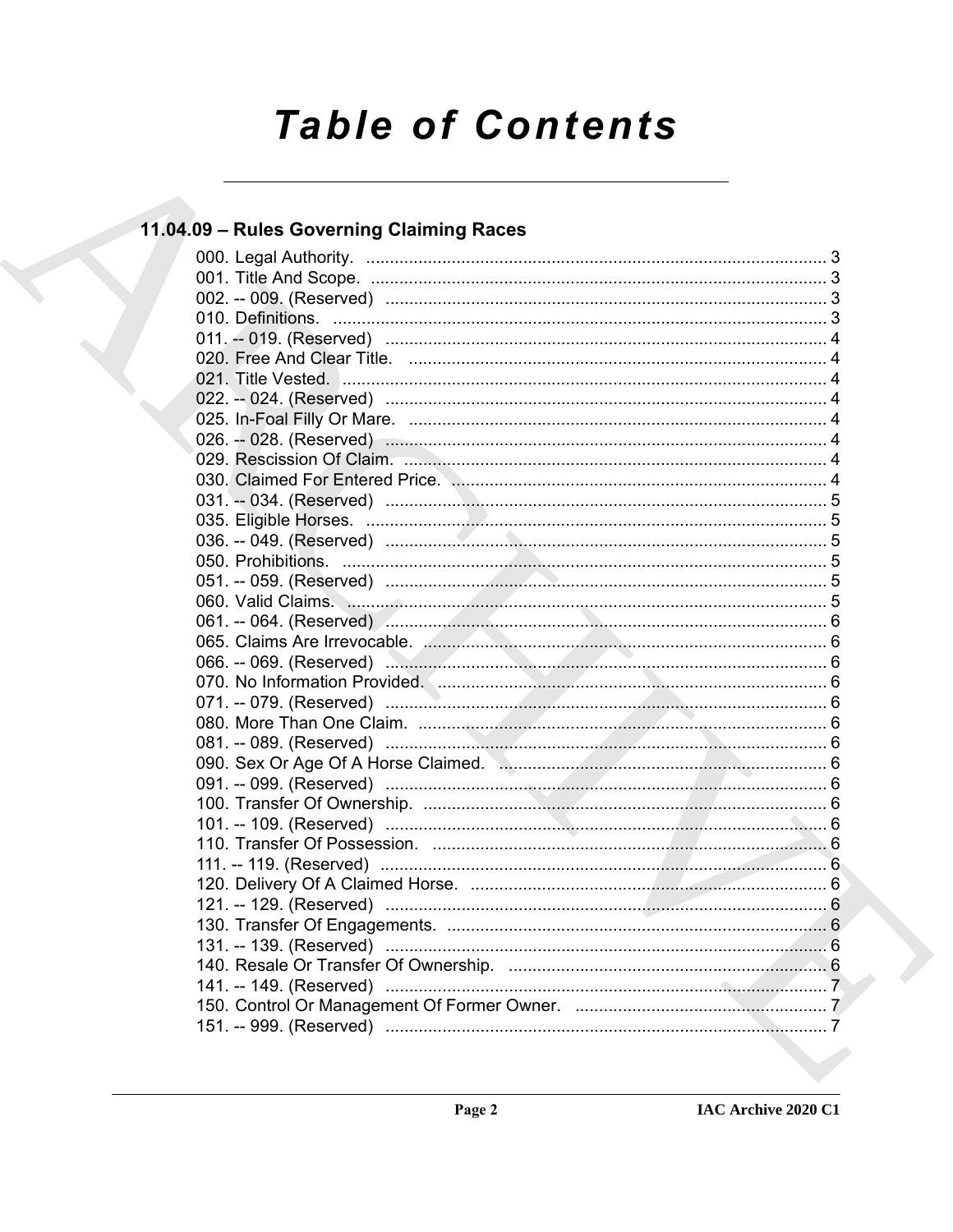## <span id="page-2-26"></span><span id="page-2-25"></span><span id="page-2-11"></span><span id="page-2-10"></span><span id="page-2-9"></span><span id="page-2-8"></span><span id="page-2-7"></span><span id="page-2-6"></span>**11.04.09 – RULES GOVERNING CLAIMING RACES**

<span id="page-2-24"></span><span id="page-2-23"></span><span id="page-2-22"></span><span id="page-2-21"></span><span id="page-2-20"></span><span id="page-2-19"></span><span id="page-2-18"></span><span id="page-2-17"></span><span id="page-2-16"></span><span id="page-2-15"></span><span id="page-2-14"></span><span id="page-2-13"></span><span id="page-2-12"></span><span id="page-2-5"></span><span id="page-2-4"></span><span id="page-2-3"></span><span id="page-2-2"></span><span id="page-2-1"></span><span id="page-2-0"></span>

| 000.                                  | LEGAL AUTHORITY.<br>This chapter is adopted pursuant to the legal authority of Title 54, Chapter 25, of the Idaho Code.                                                                                                   | $(3-29-10)$                 |
|---------------------------------------|---------------------------------------------------------------------------------------------------------------------------------------------------------------------------------------------------------------------------|-----------------------------|
| 001.                                  | TITLE AND SCOPE.                                                                                                                                                                                                          |                             |
| 01.                                   | Title. This chapter is cited as IDAPA 11.04.09 "Rules Governing Claiming Races."                                                                                                                                          | $(3-29-10)$                 |
| 02.<br>conduct of claiming races.     | Scope. This chapter describes the procedures and requirements for the claiming of horses and the                                                                                                                          | $(3-29-10)$                 |
| $002. - 009.$                         | (RESERVED)                                                                                                                                                                                                                |                             |
| DEFINITIONS.<br>010.                  | In addition to the definitions in Title 54, Chapter 25, Idaho Code, the following apply:                                                                                                                                  | $(3-20-20)$                 |
| 01.                                   | Certificate of Registration. A document identifying a horse, its breeding and registry.                                                                                                                                   | $(3-29-10)$                 |
| 02.                                   | <b>Claimant</b> . A person who has successfully claimed a horse in a claiming race.                                                                                                                                       | $(3-29-10)$                 |
| 03.                                   | Claimed. A horse that has been properly purchased under these rules.                                                                                                                                                      | $(3-29-10)$                 |
| 04.<br>conformance with this chapter. | Claiming Race. A race in which any horse starting may be purchased for a designated amount in                                                                                                                             | $(3-29-10)$                 |
| 05.                                   | Colt. An intact male horse under five (5) years of age.                                                                                                                                                                   | $(3-29-10)$                 |
| 06.                                   | Eligible. A horse that is qualified to run in a race under these rules.                                                                                                                                                   | $(3-29-10)$                 |
| 07.<br>authorized to claim a horse.   | Eligible Person. A licensed owner, licensed trainer or authorized agent who has been properly                                                                                                                             | $(\bar{3} - 2\bar{9} - 10)$ |
| 08.                                   | Engagements. Race days where a horse has been entered to race.                                                                                                                                                            | $(3-29-10)$                 |
| 09.                                   | Filly. A female horse that has not reached five (5) years of age.                                                                                                                                                         | $(3-29-10)$                 |
| 10.                                   | Gelding. An altered male horse of any age.                                                                                                                                                                                | $(3-29-10)$                 |
| 11.                                   | Horse. Includes filly, mare, colt, horse or gelding in general; when referring to sex, a horse is an<br>intact male when five (5) years old or older.                                                                     | $(3-29-10)$                 |
| 12.                                   | Ineligible or Undisclosed Person. A person that is not eligible to be licensed or a person who has<br>not been properly authorized to claim a horse.                                                                      | $(3-29-10)$                 |
| 13.                                   | In-foal. A filly or mare that is pregnant.                                                                                                                                                                                | $(3-29-10)$                 |
| 14.                                   | Licensed Authorized Agent. A person licensed by the Racing Commission and appointed by a<br>written instrument, signed and acknowledged before a notary public by the owner in whose behalf the agent will act.           | $(3-29-10)$                 |
| 15.                                   | <b>Mare.</b> A female horse that has reached the age of five (5) years.                                                                                                                                                   | $(3-29-10)$                 |
| 16.                                   | <b>Officials</b> . Persons licensed by the state to ensure the rules of racing are enforced.                                                                                                                              | $(3-29-10)$                 |
| 17.<br>lessee and lessor of a horse.  | <b>Owner.</b> A person who holds any title, right or interest, whole or partial in a horse, including the                                                                                                                 | $(3-29-10)$                 |
| 18.<br>pari-mutuel wagering.          | Racing Association. Any person licensed by the Racing Commission to conduct a race meet and                                                                                                                               | $(3-29-10)$                 |
| 19.                                   | Racing Secretary. The employee of a racing association, who writes the conditions for the races,<br>assigns the weights for handicap races, receives entries, conducts the draw, and is responsible for the operation and |                             |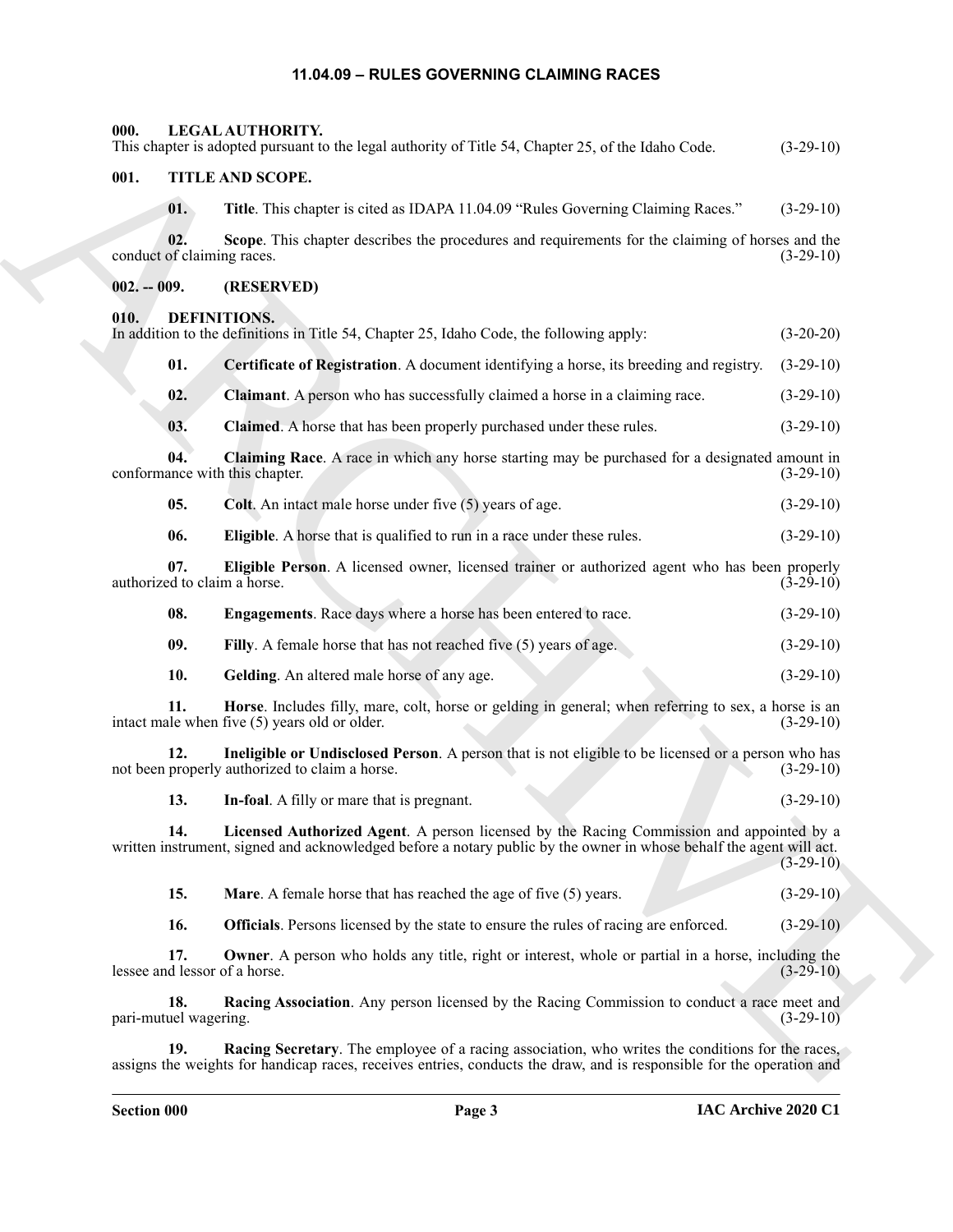#### <span id="page-3-12"></span><span id="page-3-11"></span>*IDAHO ADMINISTRATIVE CODE IDAPA 11.04.09 Idaho State Police/Racing Commission*

|                       | <b>Idaho State Police/Racing Commission</b>                                                                                                                                                                                                                                                                                                                                                                                                                                                                                                                                                 | <b>Rules Governing Claiming Races</b> |
|-----------------------|---------------------------------------------------------------------------------------------------------------------------------------------------------------------------------------------------------------------------------------------------------------------------------------------------------------------------------------------------------------------------------------------------------------------------------------------------------------------------------------------------------------------------------------------------------------------------------------------|---------------------------------------|
|                       | organization of the race office.                                                                                                                                                                                                                                                                                                                                                                                                                                                                                                                                                            | $(3-29-10)$                           |
| 20.                   | Stable. All the race horses belonging to a particular owner.                                                                                                                                                                                                                                                                                                                                                                                                                                                                                                                                | $(3-29-10)$                           |
| 21.<br>previous race. | Starter Allowance Race. A race where entrants have established eligibility by participation in a                                                                                                                                                                                                                                                                                                                                                                                                                                                                                            | $(3-20-20)$                           |
| 22.                   | Steward. A horse racing official who presides over a race meeting, has jurisdiction over all racing<br>officials, rules on protests and claims of foul, and imposes fines and suspensions.                                                                                                                                                                                                                                                                                                                                                                                                  | $(3-29-10)$                           |
| 23.                   | Title. Legal document showing ownership of a horse.                                                                                                                                                                                                                                                                                                                                                                                                                                                                                                                                         | $(3-29-10)$                           |
| 24.                   | <b>Transfer</b> . To convey the possession or legal title of a horse to another.                                                                                                                                                                                                                                                                                                                                                                                                                                                                                                            | $(3-29-10)$                           |
| $011. - 019.$         | (RESERVED)                                                                                                                                                                                                                                                                                                                                                                                                                                                                                                                                                                                  |                                       |
| 020.                  | <b>FREE AND CLEAR TITLE.</b><br>No person may enter a horse in a claiming race unless the title to said horse is free and clear of any existing lien,<br>either as security interest mortgage, bill of sale, or lien of any kind.                                                                                                                                                                                                                                                                                                                                                           | $(3-29-10)$                           |
| 021.                  | <b>TITLE VESTED.</b><br>Title to a claimed horse must be transferred to the claimant at the time the horse becomes an official starter. The<br>successful claimant must then become the owner of the horse whether it be alive or dead, sound or unsound or injured<br>at any time after becoming an official starter. A transfer of ownership arising from a recognized claiming race will<br>terminate any existing prior lease for that horse.                                                                                                                                           | $(3-29-10)$                           |
| $022. - 024.$         | (RESERVED)                                                                                                                                                                                                                                                                                                                                                                                                                                                                                                                                                                                  |                                       |
| 025.                  | <b>IN-FOAL FILLY OR MARE.</b><br>An in-foal filly or mare is eligible to be entered into a claiming race only if the following conditions are fulfilled:                                                                                                                                                                                                                                                                                                                                                                                                                                    | $(3-29-10)$                           |
| 01.                   | Condition Disclosed. Full disclosure of such fact is on file with the racing secretary and such                                                                                                                                                                                                                                                                                                                                                                                                                                                                                             |                                       |
|                       | information is posted in the racing office;                                                                                                                                                                                                                                                                                                                                                                                                                                                                                                                                                 | $(3-29-10)$                           |
| 02.<br>office; and    | Service Certificate. The stallion service certificate has been deposited with the racing secretary's                                                                                                                                                                                                                                                                                                                                                                                                                                                                                        |                                       |
| 03.                   | Release of Service Certificate. The release of the stallion service certificate to the successful<br>claimant at the time of claim is guaranteed.                                                                                                                                                                                                                                                                                                                                                                                                                                           | $(3-29-10)$<br>$(3-29-10)$            |
| $026. - 028.$         | (RESERVED)                                                                                                                                                                                                                                                                                                                                                                                                                                                                                                                                                                                  |                                       |
| 029.                  | <b>RESCISSION OF CLAIM.</b><br>The stewards may set aside and order rescission of a claim for any horse from a claiming race run in Idaho upon a<br>showing that any party to the claim committed a prohibited action, as specified in any Racing Commission rule, or<br>that the owner of the horse at the time of entry in the claiming race failed to comply with any requirement of any<br>Racing Commission rule. Should the stewards order a rescission of a claim, they may make a further order for the<br>costs of maintenance and care of the horse as they may deem appropriate. | $(3-29-10)$                           |
| 030.                  | <b>CLAIMED FOR ENTERED PRICE.</b><br>Any horse starting in a claiming race is subject to be claimed for its entered price by any:                                                                                                                                                                                                                                                                                                                                                                                                                                                           | $(3-29-10)$                           |
| 01.                   | Licensed Owner. Owner licensed in Idaho;                                                                                                                                                                                                                                                                                                                                                                                                                                                                                                                                                    | $(3-29-10)$                           |

## <span id="page-3-15"></span><span id="page-3-14"></span><span id="page-3-13"></span><span id="page-3-0"></span>**011. -- 019. (RESERVED)**

## <span id="page-3-16"></span><span id="page-3-1"></span>**020. FREE AND CLEAR TITLE.**

## <span id="page-3-22"></span><span id="page-3-2"></span>**021. TITLE VESTED.**

## <span id="page-3-3"></span>**022. -- 024. (RESERVED)**

#### <span id="page-3-20"></span><span id="page-3-18"></span><span id="page-3-17"></span><span id="page-3-4"></span>**025. IN-FOAL FILLY OR MARE.**

## <span id="page-3-19"></span><span id="page-3-5"></span>**026. -- 028. (RESERVED)**

## <span id="page-3-21"></span><span id="page-3-6"></span>**029. RESCISSION OF CLAIM.**

## <span id="page-3-10"></span><span id="page-3-9"></span><span id="page-3-8"></span><span id="page-3-7"></span>**030. CLAIMED FOR ENTERED PRICE.** Any horse starting in a claiming race is subject to be claimed for its entered price by any: (3-29-10) **01. Licensed Owner**. Owner licensed in Idaho; (3-29-10)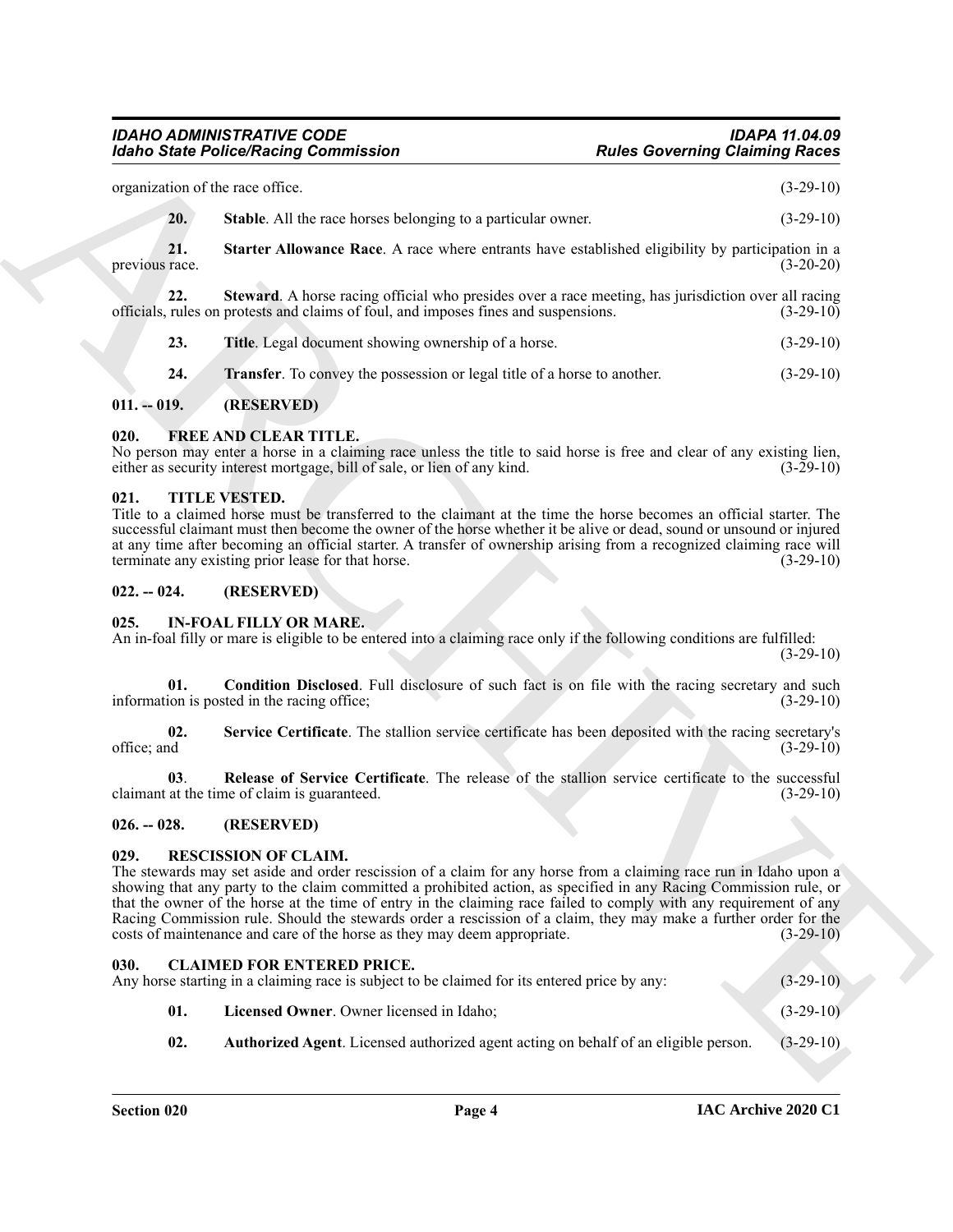## <span id="page-4-0"></span>**031. -- 034. (RESERVED)**

## <span id="page-4-6"></span><span id="page-4-1"></span>**035. ELIGIBLE HORSES.**

Moind Since Police Nearly Governingston<br>
16. The Children Contents of the same spectral was a spectral of the same spectral during the same spectral of the same spectral of the same spectral of the same spectral of the sa No horse which has been claimed out of a claiming race in which said horse was declared the official winner, is eligible to start in any other claiming race for a period of thirty (30) days, exclusive of the day it was claimed, for less than twenty-five percent (25%) more than the amount for which it was claimed. A horse which has been claimed out of a claiming race in which said horse was not declared the official winner may be eligible to start for any price desired by the claimant. No horse which has been claimed out of a claiming race is eligible to race at any other race meeting in this state or elsewhere until the close of the meeting where it was claimed, unless its removal from the grounds of such meeting is approved by the Stewards for good cause or is required by the Racing Association where it was claimed. (3-29-10)

#### <span id="page-4-2"></span>**036. -- 049. (RESERVED)**

## <span id="page-4-7"></span><span id="page-4-3"></span>**050. PROHIBITIONS.**

<span id="page-4-9"></span>**01. Financial or Beneficial Interest**. A person may not claim a horse in which the person has a financial or beneficial interest as an owner or trainer. (3-29-10)

<span id="page-4-12"></span>**02. Undisclosed Financial or Beneficial Interest**. A person may not cause another person to claim a horse for the purpose of obtaining or retaining an undisclosed financial or beneficial interest in the horse. (3-29-10)

<span id="page-4-8"></span>**03. Agreement**. A person may not enter into an agreement for the purpose of preventing another person from obtaining a horse in a claiming race. (3-29-10)

<span id="page-4-10"></span>**04. Ineligible or Undisclosed Person**. A person may not claim a horse, or enter into any agreement to have a horse claimed, on behalf of an ineligible or undisclosed person. (3-29-10)

<span id="page-4-11"></span>**05. No More Than One Horse**. A person may not claim more than one (1) horse in a race. No authorized agent may submit more than one (1) claim for the same horse in a race, even if the authorized agent represents several owners. When a trainer's stable consists of more than one (1) owner, each owner may submit a claim in any one race, but no two (2) or more can submit a claim for any one (1) horse or all such claims are void. No person, corporation, partnership, stable name, or other legal entity will be eligible to claim another owner's horse from his own trainer's stable. (3-20-20)

## <span id="page-4-4"></span>**051. -- 059. (RESERVED)**

#### <span id="page-4-13"></span><span id="page-4-5"></span>**060. VALID CLAIMS.**

To make a valid claim for a horse, an eligible person must: (3-29-10)

<span id="page-4-15"></span>**01. Funds on Deposit**. Have on deposit with the horsemen's bookkeeper an amount equal to the amount of the claim, plus all transfer fees and applicable taxes; (3-29-10)

<span id="page-4-19"></span>**02. Written Claim Form**. Complete a written claim on a form furnished by the racing association and approved by the Racing Commission; (3-29-10) (3-29-10)

<span id="page-4-16"></span>**03. Horses Name**. Identify the horse to be claimed by the spelling of its name as the name appears on the certificate of registration or as spelled on the official program; (3-29-10)

<span id="page-4-17"></span>**04. Sealed Envelope**. Place the completed claim form inside a sealed envelope furnished by the racing association and approved by the Racing Commission; (3-29-10)

<span id="page-4-18"></span>**05. Time of Day**. Have the time of day that the claim is entered, recorded or electronically stamped by a racing official at the paddock on the envelope; and (3-29-10)

<span id="page-4-14"></span>**Deposit Envelope.** Have the envelope deposited in the claim box no later than ten (10) minutes prior to post time of the race for which the claim is entered. (3-29-10)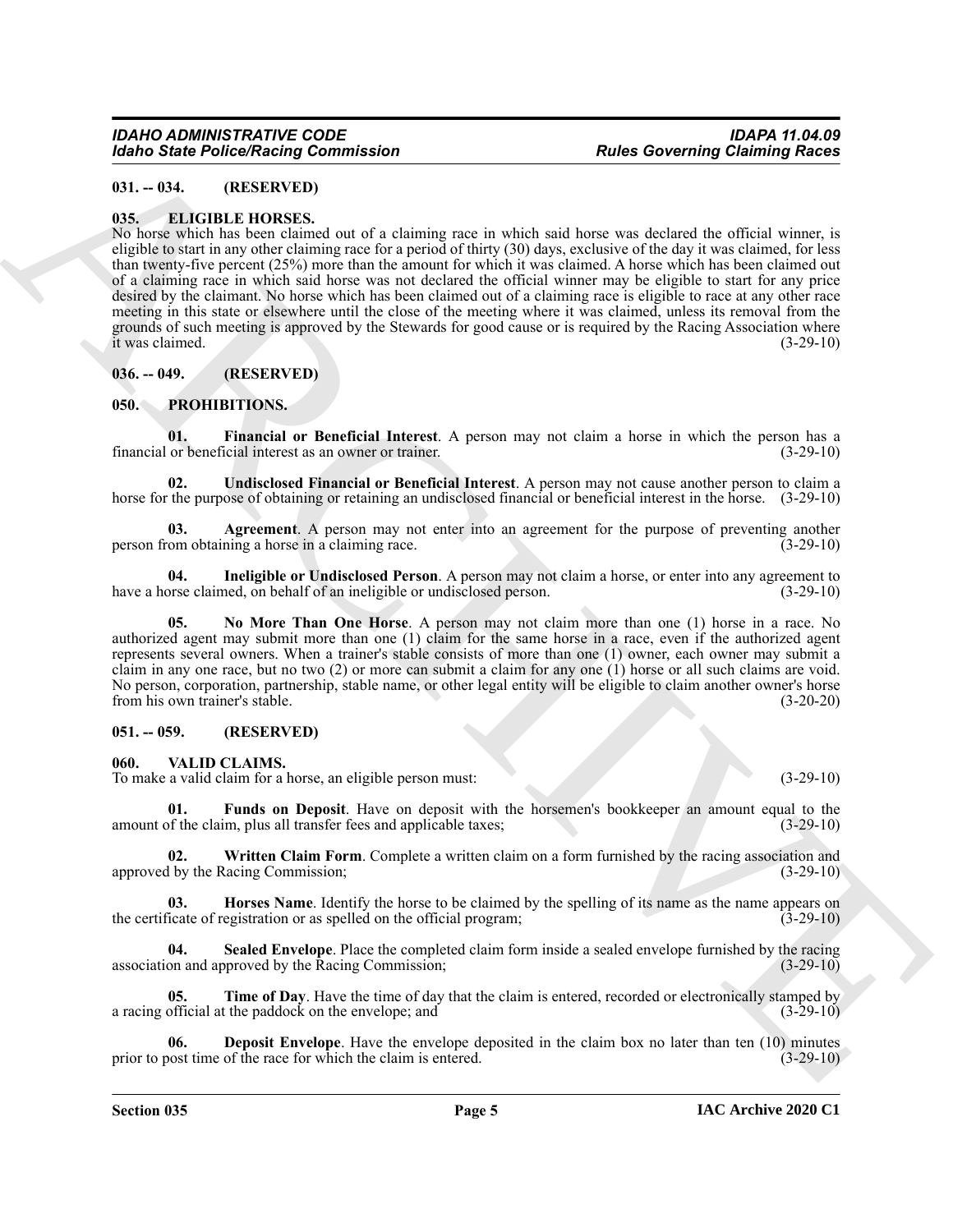#### <span id="page-5-0"></span>**061. -- 064. (RESERVED)**

#### <span id="page-5-18"></span><span id="page-5-1"></span>**065. CLAIMS ARE IRREVOCABLE.**

After a claim has been deposited in the claim box, it is irrevocable by the claimant and may not be withdrawn from the claim box until the time designated by the stewards. (3-29-10)

#### <span id="page-5-2"></span>**066. -- 069. (RESERVED)**

#### <span id="page-5-21"></span><span id="page-5-3"></span>**070. NO INFORMATION PROVIDED.**

Officials and employees of the racing association may not provide any information as to the filing of claims until after the race has been run, except as is necessary for processing of the claim. (3-29-10)

## <span id="page-5-4"></span>**071. -- 079. (RESERVED)**

#### <span id="page-5-20"></span><span id="page-5-5"></span>**080. MORE THAN ONE CLAIM.**

If more than one (1) claim is filed on a horse, the successful claim must be determined by drawing lots conducted by the Stewards or their representatives. (3-29-10) (3-29-10)

#### <span id="page-5-6"></span>**081. -- 089. (RESERVED)**

#### <span id="page-5-23"></span><span id="page-5-7"></span>**090. SEX OR AGE OF A HORSE CLAIMED.**

Notwithstanding any designation of sex or age appearing in the racing program or in any racing publication, the claimant of a horse is solely responsible for the determination of the sex or age of any horse claimed. (3-29-10)

#### <span id="page-5-8"></span>**091. -- 099. (RESERVED)**

#### <span id="page-5-25"></span><span id="page-5-9"></span>**100. TRANSFER OF OWNERSHIP.**

Upon successful claim an authorization of transfer of the horse from the original owner to the claimant must be issued by the stewards on forms approved by the Racing Commission. Copies of the transfer authorization must be forwarded to and maintained by the stewards and the racing office. Upon notification by the stewards, the horsemen's bookkeeper must immediately debit the claimant's account for the claiming price, applicable taxes and transfer fees.

 $(3-29-10)$ 

#### <span id="page-5-10"></span>**101. -- 109. (RESERVED)**

#### <span id="page-5-26"></span><span id="page-5-11"></span>**110. TRANSFER OF POSSESSION.**

**Each Collect Poisso New York 11 (A)** (1993)<br>
16-19 (1994) C. (1995) C. (1995) C. (1995) C. (1995) C. (1995) C. (1996) C. (1997) C. (1997) C. (1997) C. (1997) C. (1997) C. (1997) C. (1997) C. (1997) C. (1997) C. (1997) C. Transfer of possession of a claimed horse must take place immediately after the race has been run unless otherwise directed by the stewards. If the horse has to be taken to the test barn for post-race testing, the original trainer or an authorized representative must maintain physical custody of the claimed horse and observe the testing procedure and sign the test sample tag. The successful claimant or an authorized representative of that claimant may also accompany the horse to the test barn. (3-20-20)

#### <span id="page-5-12"></span>**111. -- 119. (RESERVED)**

#### <span id="page-5-19"></span><span id="page-5-13"></span>**DELIVERY OF A CLAIMED HORSE.**

No person may refuse to deliver a properly claimed horse to the successful claimant. (3-29-10)

#### <span id="page-5-14"></span>**121. -- 129. (RESERVED)**

#### <span id="page-5-24"></span><span id="page-5-15"></span>**130. TRANSFER OF ENGAGEMENTS.**

When a horse is claimed out of a claiming race, the horse's engagements and eligibilities are transferred, with the horse, to the claimant. (3-29-10)

## <span id="page-5-16"></span>**131. -- 139. (RESERVED)**

#### <span id="page-5-22"></span><span id="page-5-17"></span>**140. RESALE OR TRANSFER OF OWNERSHIP.**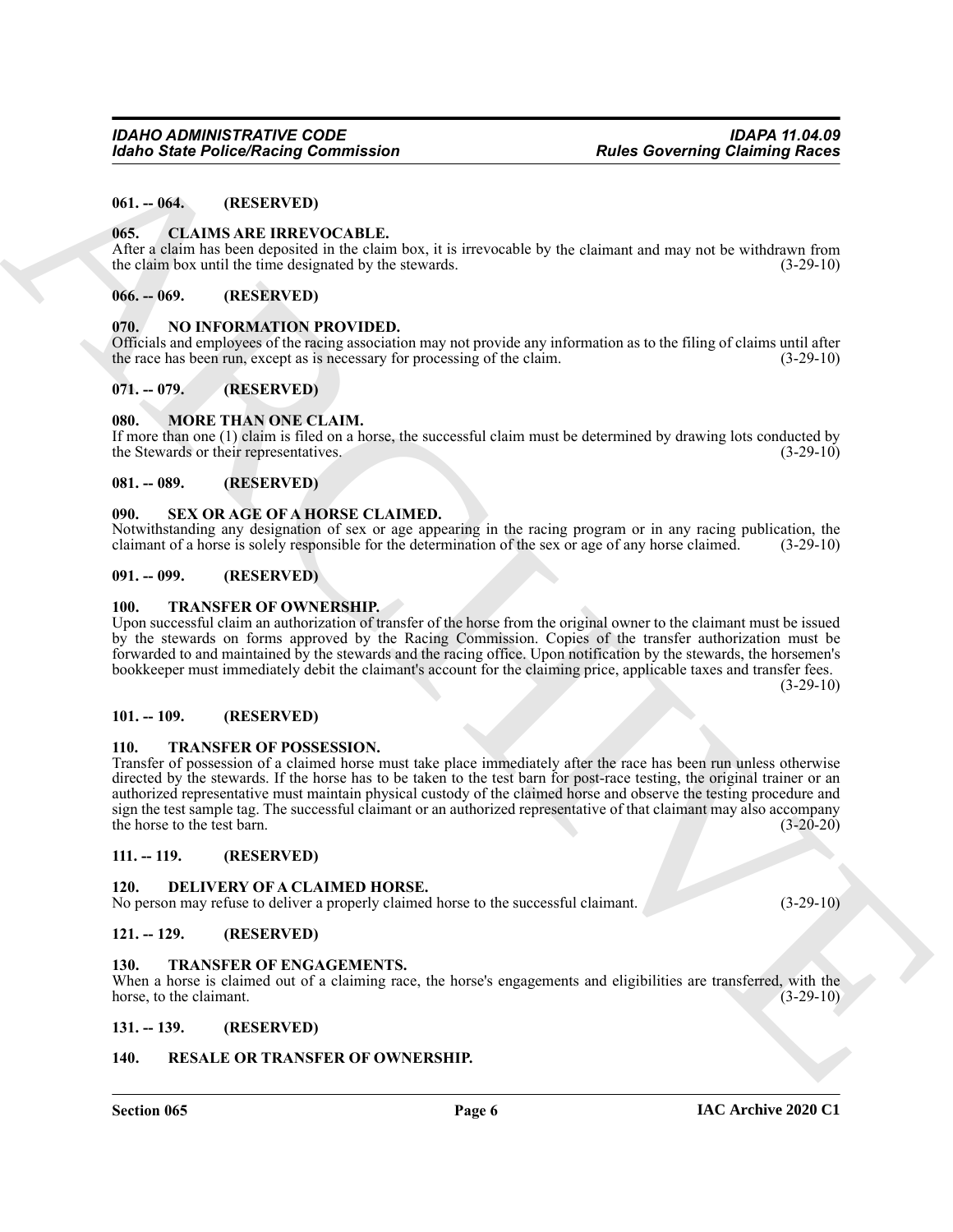## *IDAHO ADMINISTRATIVE CODE IDAPA 11.04.09 Idaho State Police/Racing Commission Rules Governing Claiming Races*

ARCHIVE Ownership interest in any horse claimed from a race may not be resold or transferred for thirty (30) days after such horse was claimed, except by claim from a subsequent race. (3-29-10) horse was claimed, except by claim from a subsequent race.

## <span id="page-6-0"></span>**141. -- 149. (RESERVED)**

## <span id="page-6-3"></span><span id="page-6-1"></span>**150. CONTROL OR MANAGEMENT OF FORMER OWNER.**

A claimed horse may not remain in the same stable or under the control or management of its former owner. (3-29-10)

<span id="page-6-2"></span>**151. -- 999. (RESERVED)**